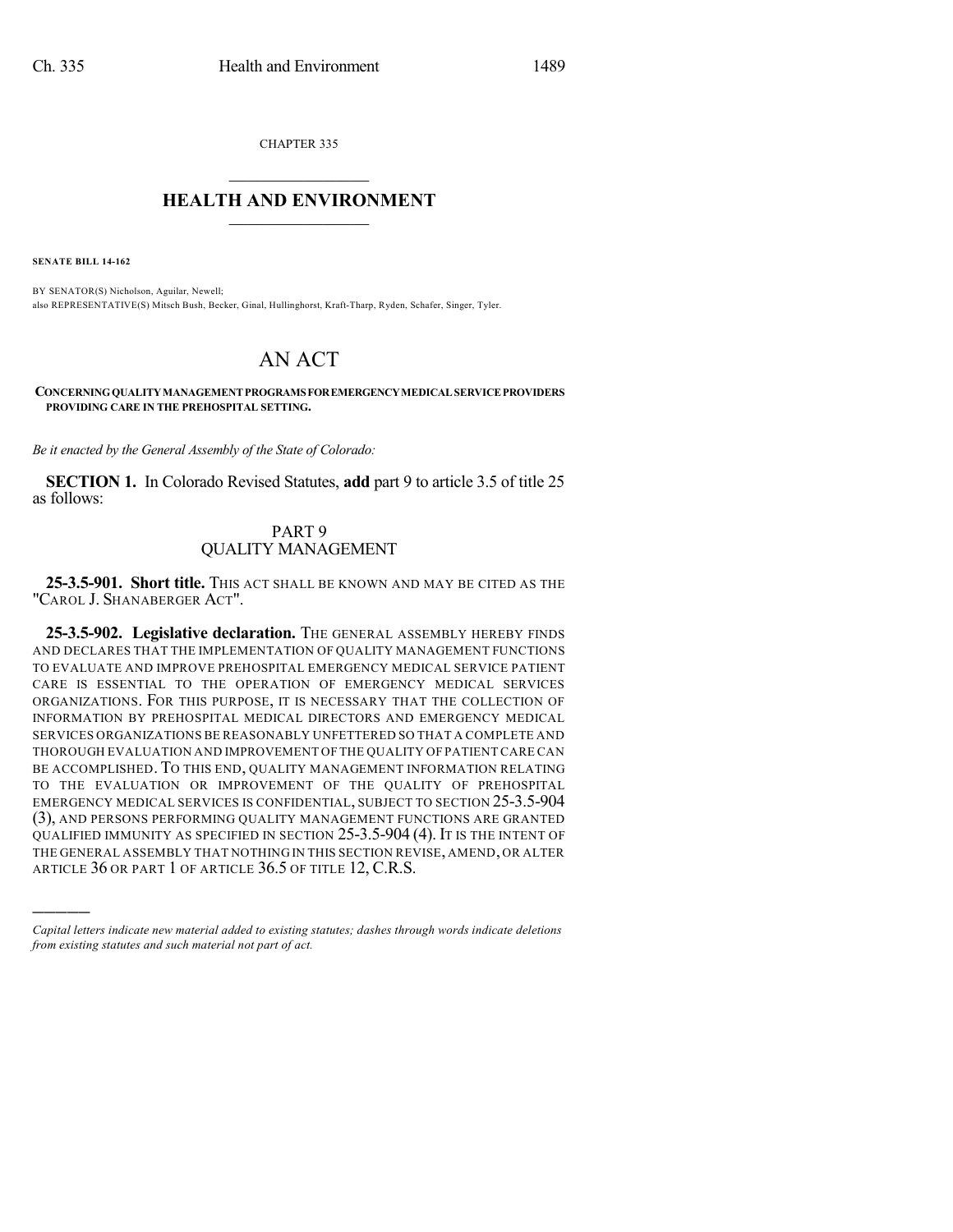**25-3.5-903. Definitions.** AS USED IN THIS PART 9, UNLESS THE CONTEXT OTHERWISE REQUIRES:

(1) "EMERGENCY MEDICAL SERVICES ORGANIZATION" MEANS:

(a) LOCAL EMERGENCY MEDICAL AND TRAUMA SERVICE PROVIDERS, AS DEFINED IN SECTION 25-3.5-602 (4), EXCLUDING A HEALTH CARE FACILITY LICENSED OR CERTIFIED BY THE DEPARTMENT PURSUANT TO SECTION  $25$ -1.5-103(1)(a) THAT HAS A QUALITY MANAGEMENT PROGRAM PURSUANT TO SECTION 25-3-109;

(b) REGIONAL EMERGENCY MEDICAL AND TRAUMA SERVICES ADVISORY COUNCILS, AS DEFINED IN SECTION 25-3.5-703 (6.8) AND ESTABLISHED UNDER SECTION 25-3.5-704 (2) (c); AND

(c) PUBLIC SAFETY ANSWERING POINTS, AS DEFINED IN SECTION  $29-11-101$  (6.5), C.R.S., PERFORMING EMERGENCY MEDICAL DISPATCH.

(2) "PREHOSPITAL MEDICAL DIRECTOR" OR "MEDICAL DIRECTOR" MEANS A LICENSED PHYSICIAN WHO SUPERVISES CERTIFIED EMERGENCY MEDICAL SERVICE PROVIDERS WHO PROVIDE PREHOSPITAL CARE.

(3) "QUALITY MANAGEMENT ASSESSMENT" MEANS A REVIEW AND ASSESSMENT OF THE PERFORMANCE OF PREHOSPITAL CARE PROVIDED BY EMERGENCY MEDICAL SERVICE PROVIDERS OPERATING UNDER A MEDICAL DIRECTOR.

(4) (a) "QUALITY MANAGEMENT PROGRAM" MEANS A PROGRAM ESTABLISHED UNDER THIS PART 9 THAT IS DESIGNED TO PERFORM QUALITY MANAGEMENT ASSESSMENTS FOR THE PURPOSE OF IMPROVING PATIENT CARE AND INCLUDES:

(I) QUALITY ASSURANCE AND RISK MANAGEMENT ACTIVITIES;

(II) PEER REVIEW OF EMERGENCY MEDICAL SERVICE PROVIDERS; AND

(III) OTHER QUALITY MANAGEMENT FUNCTIONS.

(b) "QUALITY MANAGEMENT PROGRAM" DOES NOT INCLUDE REVIEW OR ASSESSMENT OF THE LICENSING, USE, OR MAINTENANCE OF VEHICLES USED BY AN EMERGENCY MEDICAL SERVICES ORGANIZATION.

**25-3.5-904. Quality management programs - creation - assessments confidentiality of information - exceptions - immunity for good-faith participants.** (1) EACH EMERGENCY MEDICAL SERVICES ORGANIZATION THAT INSTITUTES A QUALITY MANAGEMENT PROGRAM TO CONDUCT QUALITY MANAGEMENT ASSESSMENTS SHALL INCLUDE IN THAT PROGRAM AT LEAST THE FOLLOWING COMPONENTS:

(a) PERIODIC REVIEW OF TREATMENT PROTOCOLS,COMPLIANCE WITH TREATMENT PROTOCOLS,AND PREHOSPITAL EMERGENCY MEDICAL CARE PROVIDED TO PATIENTS;

(b) PEER REVIEW OF EMERGENCY MEDICAL SERVICE PROVIDERS, INCLUDING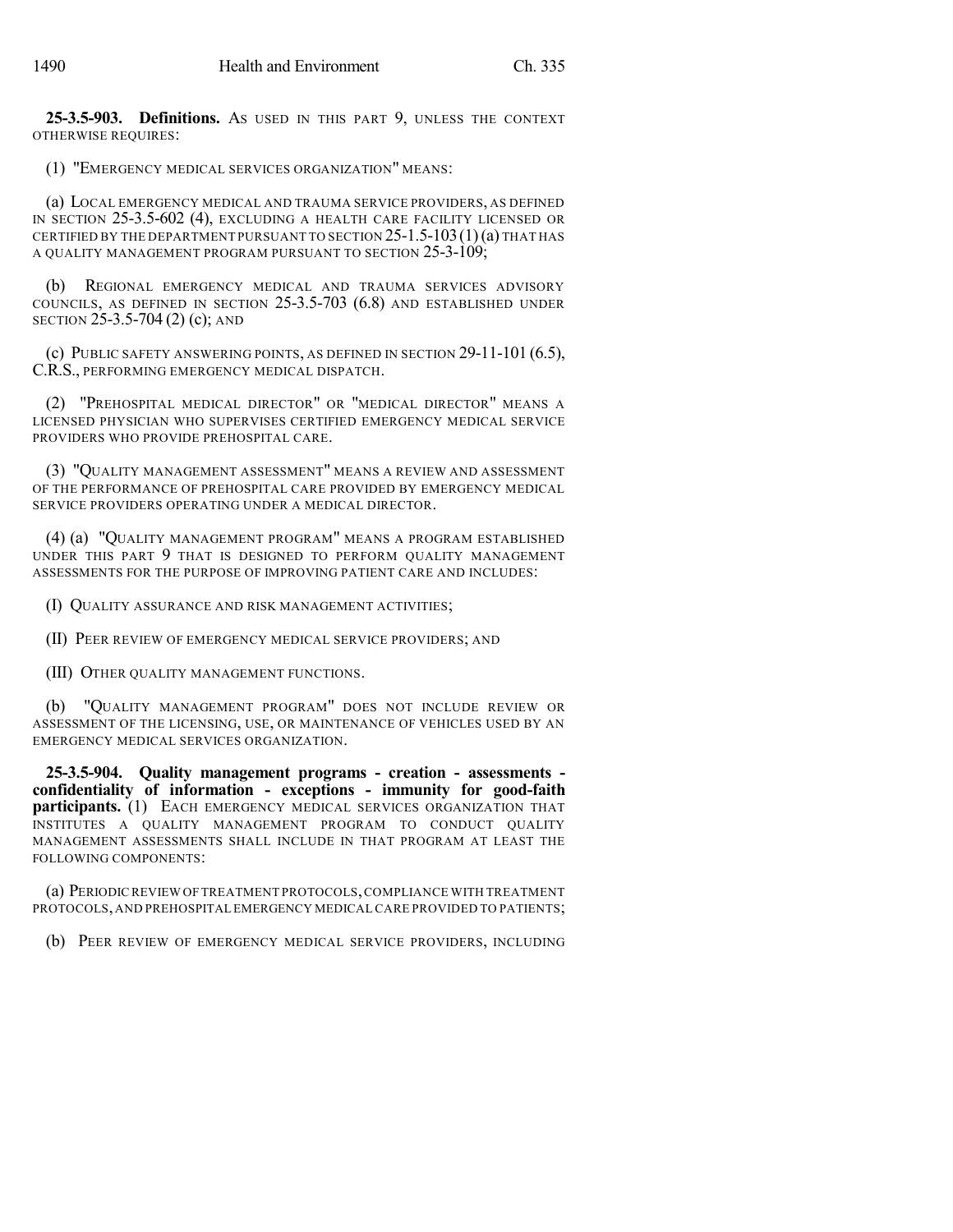REVIEW OF THEIR QUALIFICATIONS AND COMPETENCE AND QUALITY AND APPROPRIATENESS OF PATIENT CARE;

(c) THE COLLECTION OF DATA IF REQUIRED PURSUANT TO SECTION 25-3.5-704(2) (h) (II);

(d) AGENERAL DESCRIPTION OF THE TYPES OF CASES, PROBLEMS, OR RISKS TO BE REVIEWED AND THE PROCESS USED FOR IDENTIFYING POTENTIAL RISKS;

(e) IDENTIFICATION OF THE PERSONNEL OR COMMITTEES RESPONSIBLE FOR COORDINATING QUALITY MANAGEMENT ACTIVITIES AND THE MEANS OF REPORTING WITHIN THE QUALITY MANAGEMENT PROGRAM;

(f) A DESCRIPTION OF THE METHOD FOR SYSTEMATICALLY REPORTING INFORMATION TO THE ORGANIZATION'S MEDICAL DIRECTOR;

(g) ADESCRIPTION OF THE METHOD FOR INVESTIGATING AND ANALYZING CAUSES OF INDIVIDUAL PROBLEMS AND PATTERNS OF PROBLEMS;

(h) A DESCRIPTION OF POSSIBLE CORRECTIVE ACTIONS TO ADDRESS THE PROBLEMS, INCLUDING EDUCATION, PREVENTION, AND MINIMIZING POTENTIAL PROBLEMS OR RISKS; AND

(i) A DESCRIPTION OF THE METHOD FOR FOLLOWING UP IN A TIMELY MANNER ON CORRECTIVE ACTION TO DETERMINE THE EFFECTIVENESS OF THE ACTION.

(2) (a) EXCEPT AS PROVIDED IN PARAGRAPH (b) OF THIS SUBSECTION (2) OR SUBSECTION (3) OF THIS SECTION, INFORMATION REQUIRED TO BE COLLECTED AND MAINTAINED, INCLUDING INFORMATION FROM THE PREHOSPITAL CARE REPORTING SYSTEM THAT IDENTIFIES AN INDIVIDUAL, AND RECORDS, REPORTS, AND OTHER INFORMATION OBTAINED AND MAINTAINED IN ACCORDANCE WITH A QUALITY MANAGEMENT PROGRAM ESTABLISHED PURSUANT TO THIS SECTION ARE CONFIDENTIAL AND SHALL NOT BE RELEASED EXCEPT TO THE DEPARTMENT IN CASES OF AN ALLEGED VIOLATION OF BOARD RULES PERTAINING TO EMERGENCY MEDICAL SERVICE PROVIDER CERTIFICATION OR EXCEPT IN ACCORDANCE WITH SECTION 25-3.5-205 (4).

(b) (I) AN EMERGENCY MEDICAL SERVICES ORGANIZATION OR PREHOSPITAL MEDICAL DIRECTOR MAY SHARE QUALITY MANAGEMENT RECORDS RELATED TO PEER REVIEW OF AN EMERGENCY MEDICAL SERVICE PROVIDER WITH ANOTHER EMERGENCY MEDICAL SERVICES ORGANIZATION OR A LICENSED OR CERTIFIED HEALTH CARE FACILITY THAT HAS A QUALITY MANAGEMENT PROGRAM UNDER THIS SECTION OR SECTION 25-3-109, AS APPLICABLE, WITHOUT VIOLATING THE CONFIDENTIALITY REQUIREMENTS OF PARAGRAPH (a) OF THIS SUBSECTION (2) AND WITHOUT WAIVING THE PRIVILEGE SPECIFIED IN SUBSECTION (3) OF THIS SECTION, IF THE EMERGENCY MEDICAL SERVICE PROVIDER SEEKS TO SUBJECT HIMSELF OR HERSELF TO, OR IS CURRENTLY SUBJECT TO, THE AUTHORITY OF THE EMERGENCY MEDICAL SERVICES ORGANIZATION OR HEALTH CARE FACILITY.

(II) A HEALTH CARE FACILITY LICENSED OR CERTIFIED BY THE DEPARTMENT PURSUANT TO SECTION  $25$ -1.5-103 (1) (a) THAT HAS A QUALITY MANAGEMENT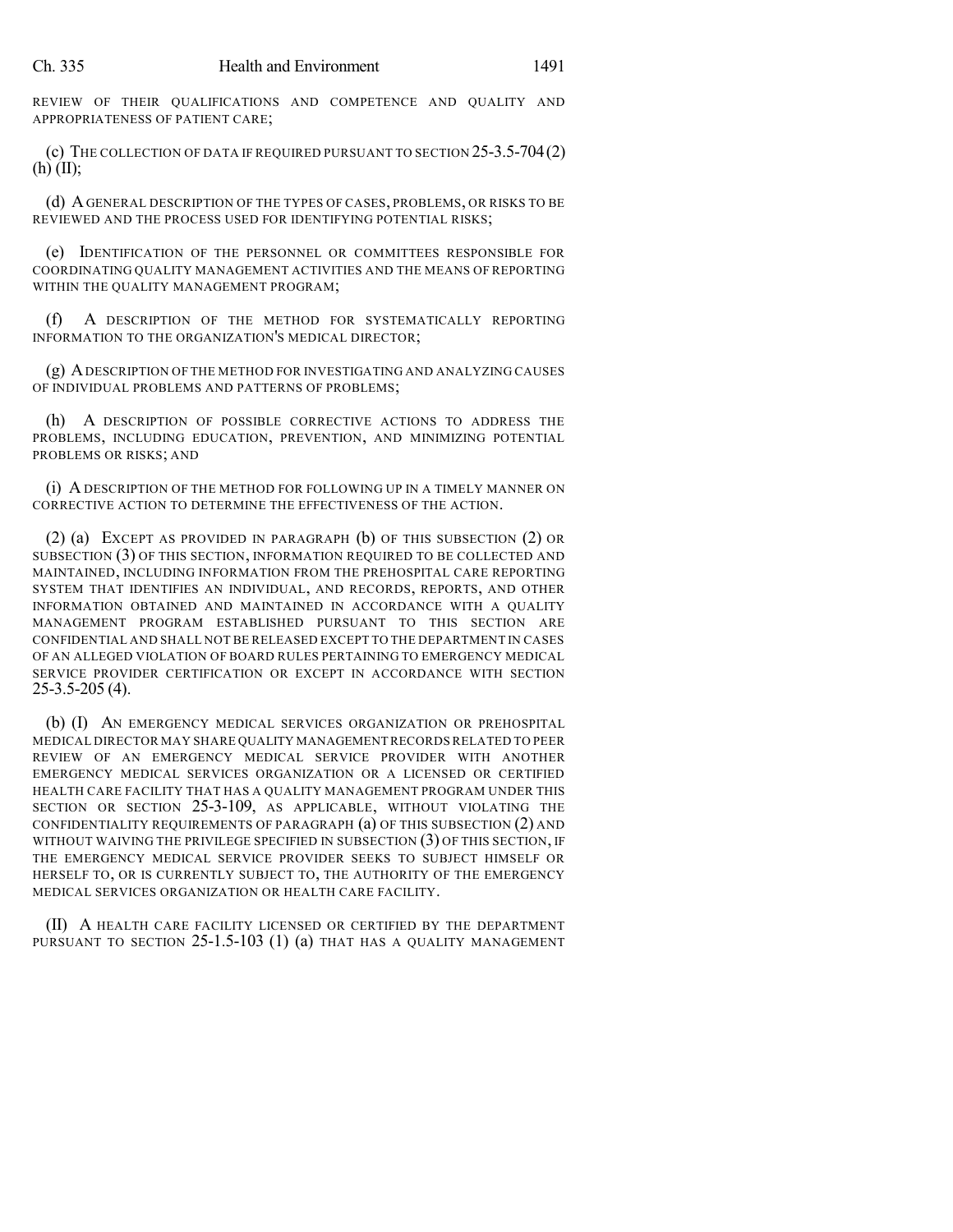PROGRAM PURSUANT TO SECTION 25-3-109 MAY SHARE QUALITY MANAGEMENT RECORDS RELATED TO PEER REVIEW OF AN EMERGENCY MEDICAL SERVICE PROVIDER WITH AN EMERGENCY MEDICAL SERVICES ORGANIZATION OR PREHOSPITAL MEDICAL DIRECTOR IF THE EMERGENCY MEDICAL SERVICE PROVIDER SEEKS TO SUBJECT HIMSELF OR HERSELF TO, OR IS CURRENTLY SUBJECT TO, THE AUTHORITY OF THE EMERGENCY MEDICAL SERVICES ORGANIZATION OR PREHOSPITAL MEDICAL DIRECTOR WITHOUT VIOLATING THE CONFIDENTIALITY REQUIREMENTS OF SUBSECTION (2)OF THIS SECTION AND SECTION 25-3-109(3) AND WITHOUT WAIVING THE PRIVILEGE SPECIFIED IN SUBSECTION (3) OF THIS SECTION AND SECTION 25-3-109  $(4)$ .

(c) THE CONFIDENTIALITY OF INFORMATION PROVIDED FOR IN THIS SECTION IS NOT IMPAIRED OR OTHERWISE ADVERSELY AFFECTED SOLELY BECAUSE THE PREHOSPITAL MEDICAL DIRECTOR OR EMERGENCY MEDICAL SERVICES ORGANIZATION SUBMITS THE INFORMATION TO A NONGOVERNMENTAL ENTITY TO CONDUCT STUDIES THAT EVALUATE, DEVELOP, AND ANALYZE INFORMATION ABOUT EMERGENCY MEDICAL CARE OPERATIONS, PRACTICES, OR ANY OTHER FUNCTION OF EMERGENCY MEDICAL CARE ORGANIZATIONS. THE RECORDS, REPORTS, AND OTHER INFORMATION COLLECTED OR DEVELOPED BY A NONGOVERNMENTAL ENTITY REMAIN PROTECTED AS PROVIDED IN PARAGRAPH (a) OF THIS SUBSECTION (2). IN ORDER TO ADEQUATELY PROTECT THE CONFIDENTIALITY OFTHE INFORMATION,THE FINDINGS,CONCLUSIONS, OR RECOMMENDATIONS CONTAINED IN THE STUDIES CONDUCTED BY A NONGOVERNMENTAL ENTITY ARE NOT DEEMED TO ESTABLISH A STANDARD OF CARE FOR EMERGENCY MEDICAL CARE ORGANIZATIONS.

(3) (a) THE RECORDS, REPORTS, AND OTHER INFORMATION DESCRIBED IN SUBSECTION (2) OF THIS SECTION ARE NOT SUBJECT TO SUBPOENA AND ARE NOT DISCOVERABLE OR ADMISSIBLE AS EVIDENCE IN ANY CIVIL OR ADMINISTRATIVE PROCEEDING. A PERSON WHO PARTICIPATES IN THE REPORTING, COLLECTION, EVALUATION, OR USE OF QUALITY MANAGEMENT INFORMATION WITH REGARD TO A SPECIFIC CIRCUMSTANCE SHALL NOT TESTIFY ABOUT HIS OR HER PARTICIPATION IN ANY CIVIL OR ADMINISTRATIVE PROCEEDING.

(b) THIS SUBSECTION (3) DOES NOT APPLY TO:

(I) ANY CIVIL OR ADMINISTRATIVE PROCEEDING, INSPECTION, OR INVESTIGATION AS OTHERWISE PROVIDED BY LAW BY THE DEPARTMENT OR OTHER APPROPRIATE REGULATORY AGENCY HAVING JURISDICTION FOR DISCIPLINARY OR LICENSING SANCTIONS;

(II) A PERSON GIVING TESTIMONY CONCERNING FACTS OF WHICH HE OR SHE HAS PERSONAL KNOWLEDGE ACQUIRED INDEPENDENTLY OF THE QUALITY MANAGEMENT PROGRAM OR FUNCTION;

(III) THE AVAILABILITY, AS PROVIDED BY LAW OR THE RULES OF CIVIL PROCEDURE, OF FACTUAL INFORMATION RELATING SOLELY TO THE INDIVIDUAL IN INTEREST IN A CIVIL SUIT BY THE PERSON, NEXT FRIEND OR LEGAL REPRESENTATIVE, BUT FACTUAL INFORMATION DOES NOT INCLUDE OPINIONS OR EVALUATIONS PERFORMED AS A PART OF THE QUALITY MANAGEMENT PROGRAM;

(IV) A PERSON GIVING TESTIMONY CONCERNING AN ACT OR OMISSION THAT HE